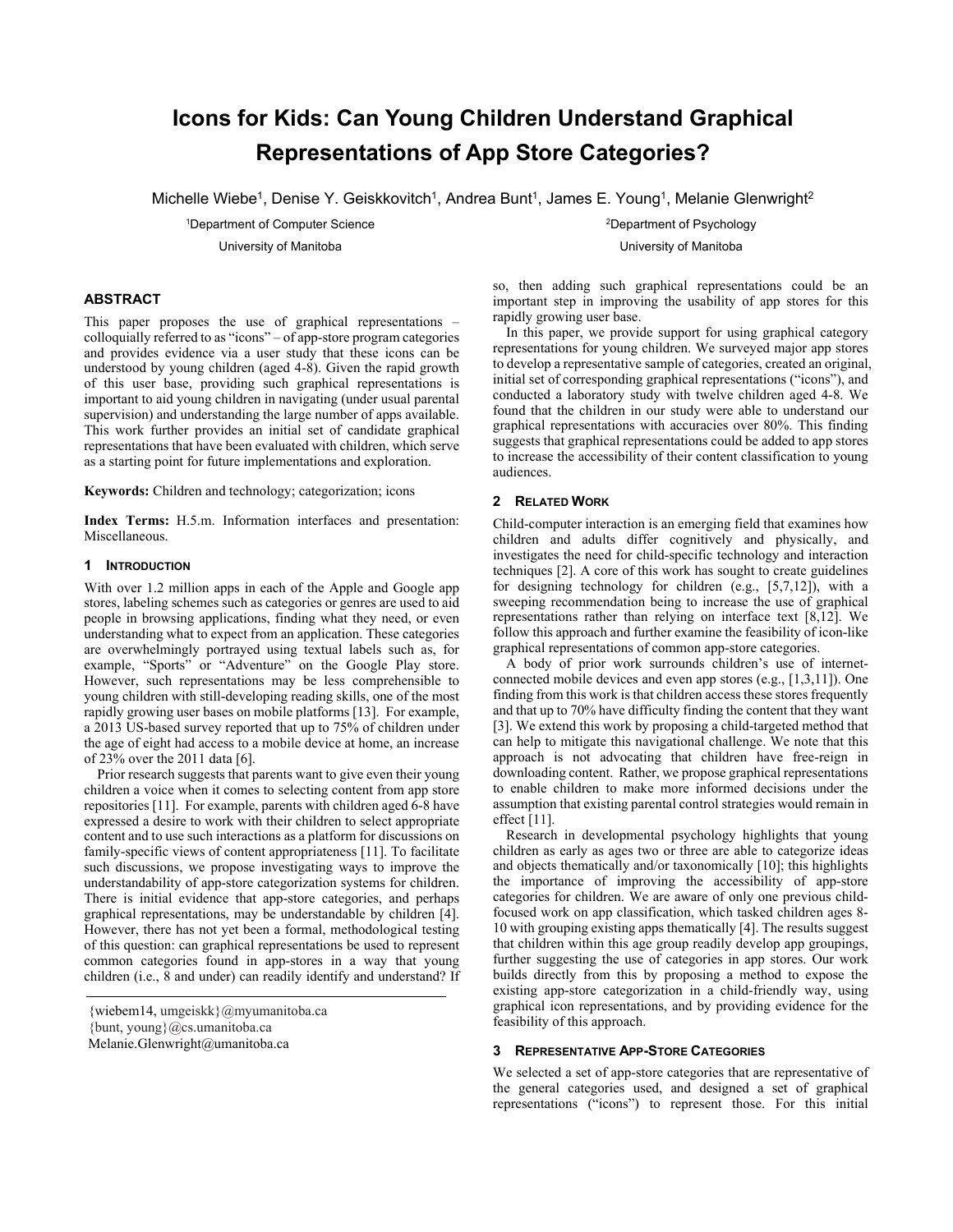| Category      | <b>Definition</b>                                                                            |
|---------------|----------------------------------------------------------------------------------------------|
| Action        | Fast moving games where there is fighting<br>and danger.                                     |
| Adventure     | Games where there is a story and you<br>complete activities to reach the end.                |
| Arcade        | Short and usually easy games where you<br>need to be fast and good with the controls.        |
| Board or Card | Board games or card games.                                                                   |
| Casino        | Games where you need to have luck to<br>win money or tokens. Games played by<br>adults only. |
| Learning      | Games that are meant to teach you things.                                                    |
| Music         | Games related to music, sound, or dance.                                                     |
| Puzzle        | Games that include matching words or<br>numbers, and puzzles.                                |
| Racing        | where you race with/against<br>Games<br>others                                               |
| Role Playing  | Games where you pretend be a character<br>or play with imaginary characters.                 |
| <b>Sports</b> | Games about sports.                                                                          |
| Strategy      | Games where you need to think hard and<br>plan ahead to win.                                 |

Table 1: The categories used in our study and their child-friendly definitions.

exploration we work with games only, given their relevance to children. Although there is no standard classification system for game content, we developed a representative set by surveying the existing categories used in four major app stores: Apple, Google, Samsung, and Microsoft. We selected a final set of twelve categories that appeared in all or most stores, and combined overlapping ones (e.g., "board" and "card"): action, adventure, board or card games, music, puzzle, role playing, sports, strategy, learning, racing, arcade and casino. The twelve categories and their descriptions are listed in Table 1.

# **3.1 Icon Design**

We designed an initial set of representational icons for our categories under guidance from knowledge in child development: we aimed for child-friendly images (e.g., violence-free), avoided region- or culture-specific conventions, and strived for childunderstandable references. For example, we avoided weapons or fighting for the "action" category, and did not use an arcade machine for "arcade" as today's children are less likely to be familiar with the reference. After developing concept sketches, we hired a professional graphic designer to create the final icons. We note that we do not propose this as a final or even strong set that could be used in commercial practice, but rather as an initial set that serves the purposes of our exploratory study; further icon development should follow a full iterative design process to find stronger icons. Our icons are listed in Table 2.

## **4 STUDY**

We conducted a laboratory study to investigate if children could readily identify which icons are associated with their intended categories. We verbally presented children with a category name and definition, and tasked them with selecting the icon they felt best represented that category.



Table 2: The icons that we developed for our study in collaboration with a graphic designer. The bolded cells represent children's preference, if any, that emerged in our study (a minimum of 70% agreement).

## **4.1 Participants**

Thirteen participants between four- and eight-years old completed the study, recruited via signs posted throughout a university campus and the surrounding community. We removed one child's data from our analysis – from a six-year old boy who consistently selected images with material he liked (i.e., spies) for all categories. The remaining 12 participants (8 girls, 4 boys) had a mean age of 6.0. We included 8 children in the 6-8 age range, which we view as the primary target audience for this type of graphical approach. As a stress-test for the understandability of the icon set, we also included 4 children ages 4-5. We acknowledge that this is a small sample; however, given the specialized nature of our study population, we aimed to provide initial evidence of the merit of the approach (and the icons themselves) prior to moving towards larger-scale studies. We provided children with a small toy and their parent with a \$10 gift card for their participation.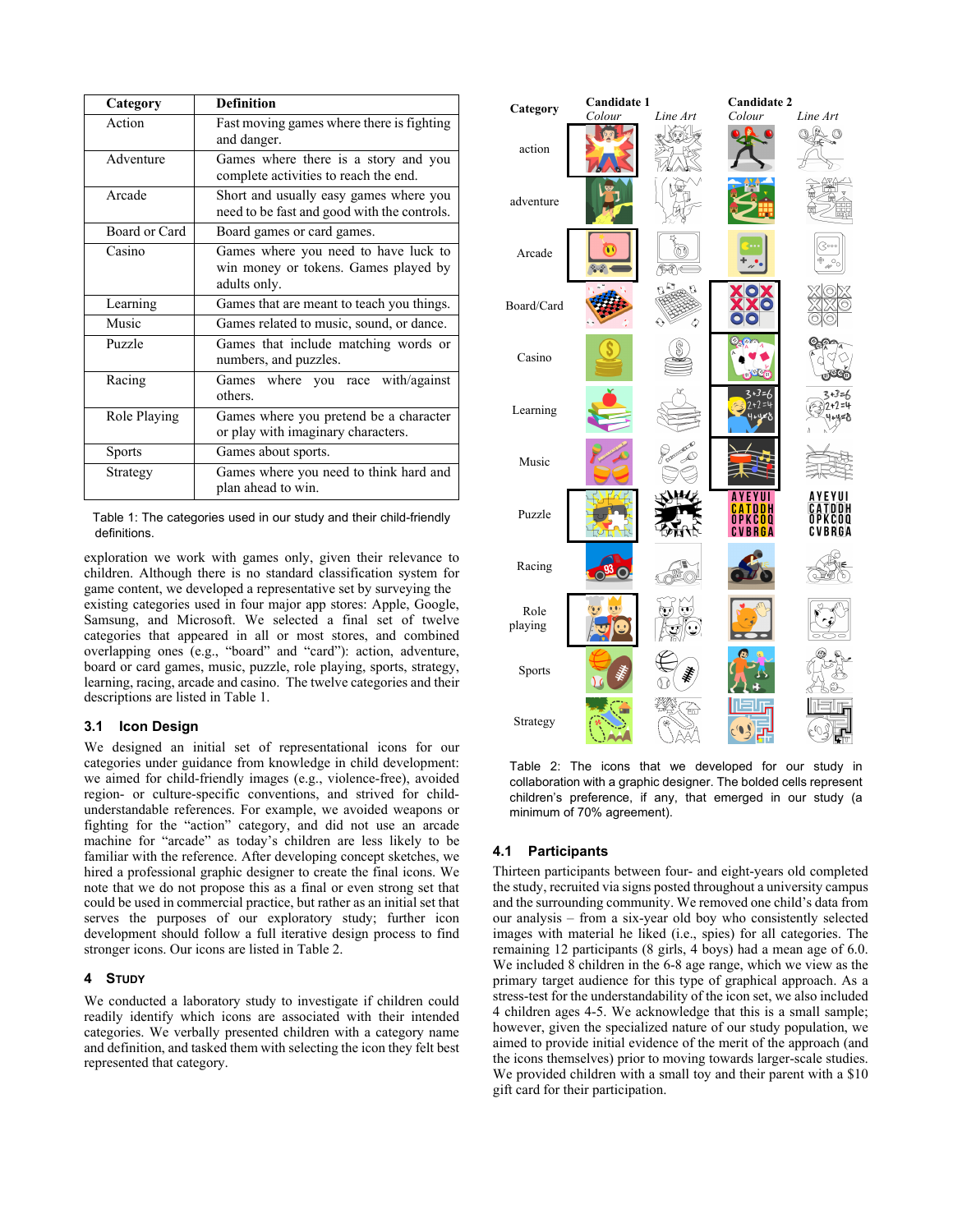### **4.2 Method**

We based our study tasks on the validated and widely-used Peabody Picture Vocabulary Test (PPVT) [9], an instrument for assessing young children's vocabulary. The PPVT works as follows: the child is verbally supplied with a word and asked to select, from a candidate set of four images, the image that best represents that word. We adapted this test to our problem of category icon identification by providing children with the category name and description (see Table 1 for the definitions provided) and asking them to select the icon that best represents that category from a set of four candidates.

One concern with our study was that a particularly poor icon design – that children do not understand – could skew the results. Given our purpose of investigating if children could understand icons that represent categories, we provided two candidates for each category. That is, in each round of the Peabody test, children were provided with two correct (but different) category icons and two randomly selected incorrect distractors. While including two plausible choices limits the power of our study by increasing the likelihood of being correct by chance, it also avoids the pitfall of a particularly bad icon design skewing the results on the bigger question. We had explored the idea of increasing the number of distractors present, but were advised against it by those with experience using the PPVT with this age group (namely the paper's fifth author). A second concern was that children may simply choose icons that are more colourful and visually engaging. To rule out this possibility, we further added a study condition with line-art versions (no colour) of the icons, as explained below. At no point were colour or line-art icons mixed.

Children completed our study individually (but with their parent next to them). We started each child with three practice trials with familiar categories not related to the main study (pets, shoes, and play structures). The child then completed 12 selection tasks (one per category) – where a task consisted of receiving verbal stimulus and selecting a category icon from a set of four (two correct and two distractors). This set of 12 was completed twice, once with the line art and once with colour icons. To mitigate potential learning effects, the order of icon-style presentation was counterbalanced.<sup>1</sup>

The trials were conducted via a 7-inch Android tablet, which recorded selections and times. All icons were displayed in a common 1.5x1.5cm size.

#### **4.3 Results**

 $\overline{a}$ 

Our primary dependent measure of interest was accuracy, or in other words, the percentage of trials where the child correctly identified one of the two "correct" icons given the supplied app category and description (i.e., a continuous variable measured on a per-participant basis). On average, the children selected one of the



Figure 2: Mean accuracy for each Icon Style. Error bars Figure 2: Mean accuracy for each Icon Style. Error bars<br>Figure 3: Mean accuracy for each by Age by Icon Style. Error bars

two correct icon candidates (of the four given) 84% (se: 3.6%) of the time, which was better than the 50% expected by chance alone (one-sample t-test,  $t_{11} = 9.245$ ,  $p < .001$ ). In two thirds of the cases, a clearly preferred icon variant (one of the two) emerged for a category, including 4 categories with perfect or near perfect (>90%) agreement (board or card, learning, casino, and role playing), and another 4 with strong agreement  $($ >70%) (action, arcade, music, puzzle). These preferences are outlined in Table 2.

 We found no difference in accuracy between the *Colour* (86%, se 3.3%), and *Line Art* variants (81%, se 5.2%;  $t_{11} = 1.00$ ,  $p = .339$ ,  $\eta^2$ = 0.08, observed power = 0.15). These results are depicted in Figure 2. Similarly, we found no difference in time taken to make a selection between the *Colour* (5.14s, se 0.32s) and the *Line Art* icons (5.11s, se 0.42s;  $t_{11}$  < 1.00, p = .957,  $\eta$ <sup>2</sup> = 0, observed power = 0.05).

Across conditions, selection accuracy was positively correlated with age ( $r^2$  = 0.64, p = 0.002). Figure 3 displays the results by age, and raises the possibly that, in addition to a general positive correlation, our four- and five- year olds had difficulty identifying the *Line Art* icons. We are careful to note, however, that our sample sizes for these age groups are small and that further data from children in each age group would be needed to verify this trend.

## 4.3.1 Impact of Category

Dissecting the overall accuracies into individual categories, we gain insight into whether or not there were any particularly problematic icon-to-category pairings. These results are illustrated in Figure 4. Most categories had relatively high accuracy, with 8 of the 12 categories having an overall accuracy of at least 80%. Only one category had an accuracy that was less than 75% – the arcade category (63%). One potential explanation is that this is a somewhat dated cultural reference that lacks meaning for young children, a finding consistent with prior work [4].

## **5 DISCUSSION**

Our results provide some initial evidence that, when presented with a category description, young children can associate icons with the categories commonly utilized by app stores. Children in our study as young as five correctly matched an icon with its category over 80% of the time, while the children who were six to eight achieved accuracies of over 90%. This suggests that the addition of icons to existing textual representations may be a powerful way to increase the usability of app stores for children, in similar ways that categories help adults, by supporting app browsing and searching.

Further study is required to both verify that the results generalize to a larger sample, and to determine how high accuracy should be



represent standard error.

<sup>&</sup>lt;sup>1</sup> Due to a recording error, 7 children started with colour icons and 5 with line art icons; however, no order effects were found.